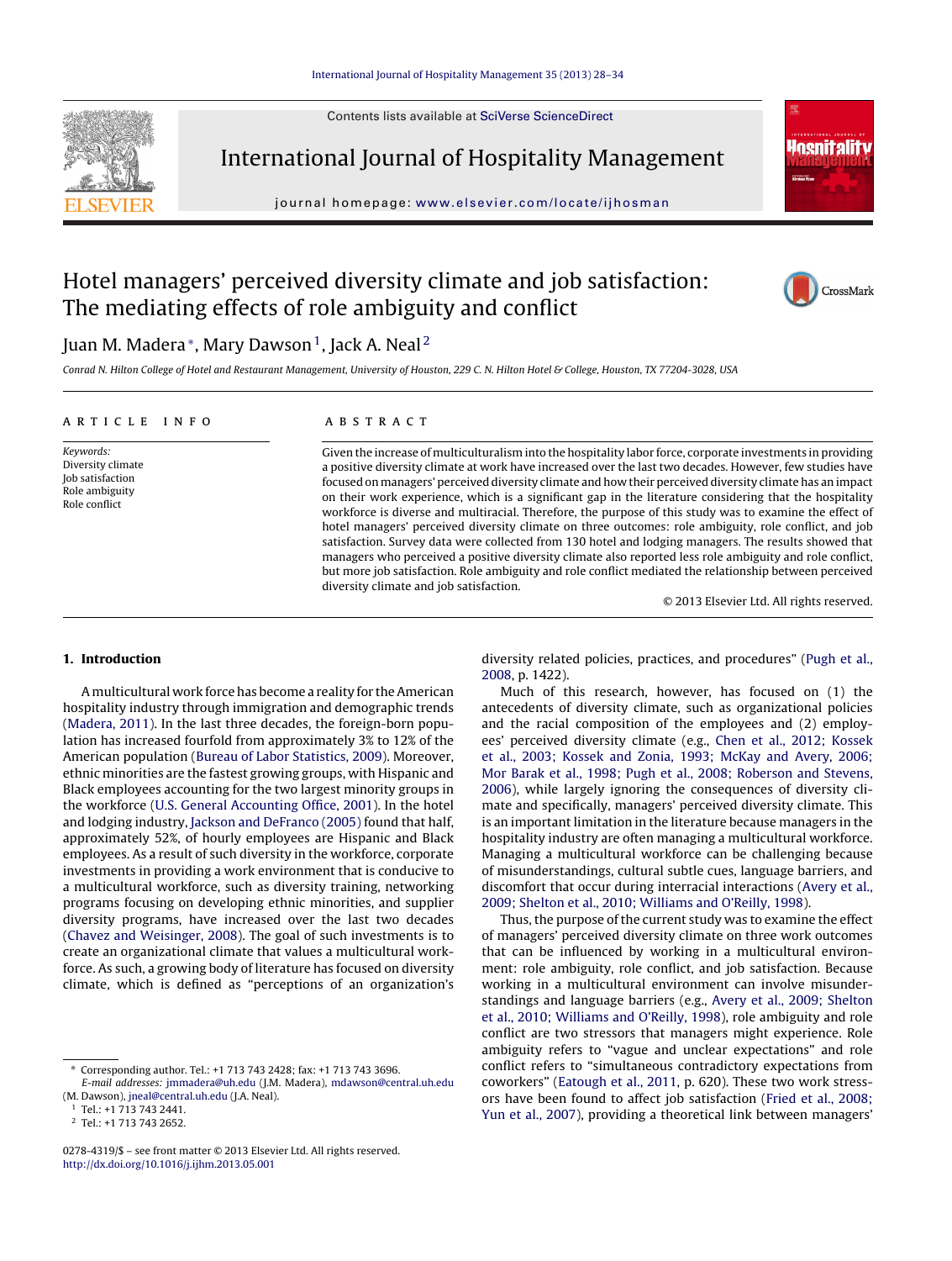perceived diversity climate and job satisfaction. As a consequence, the extent to which managers perceive their organizations value diversity might influence other organizational outcomes related to working in a diverse workforce.

#### **2. Literature review**

#### 2.1. Perceived diversity climate

Employees' observations of their organization's policies that are related to diversity leads to a perceived diversity climate, which can be defined as a climate that fosters and maintains a multicultural workforce at one end or a climate that is hostile or indifferent toward a multicultural workforce on the other end [\(Mor](#page--1-0) [Barak](#page--1-0) et [al.,](#page--1-0) [1998\).](#page--1-0) Much of the early research on perceived diversity climate has focused on the antecedents. For example, a study on recruitment practices found that ethnic minorities had higher perceptions that the organization valued diversity when ethnic minorities were featured on a recruitment pamphlet than when there were not featured ([Avery](#page--1-0) et [al.,](#page--1-0) [2004\).](#page--1-0) In a study of workgroup heterogeneity, employees perceived a stronger diversity climate when their workgroup consisted of gender and race diversity than when their workgroup was homogeneous ([Kossek](#page--1-0) et [al.,](#page--1-0) [2003\).](#page--1-0) Having organizational recruitment practices that exclusively target building a multicultural workforce also leads to employees' perceptions of a positive diversity climate ([Kim](#page--1-0) [and](#page--1-0) [Gelfand,](#page--1-0) [2003\).](#page--1-0) Research on perceived diversity climate in a hospitality context is limited, but the little research there is has discovered findings consistent with the general managerial literature. While exploring the perceptions of hotel managers and employees, [Herdman](#page--1-0) [and](#page--1-0) [McMillan-Capehart](#page--1-0) [\(2010\)](#page--1-0) found a positive relationship between diversity initiatives and higher levels of perceived diversity climate. Thus, employees look at their work policies, practices, and work environment to make perceptions of how much their organization values diversity.

Research has begun focusing on the consequences of perceived diversity climate. Having policies and practices that foster a multicultural workforce, such as diversity training or supplier diversity programs, serve as signals about how a multicultural workforce is valued and that employees respond by also valuing multiculturalism among their organizations and customers. For example, a recent study found that an organization that has policies to incorporate multicultural employees as a competitive advantage leads to employees' perceiving a positive climate for diversity, which resulted in great customer satisfaction [\(McKay](#page--1-0) et [al.,](#page--1-0) [2011\).](#page--1-0) In a similar study, diversity climate also had a positive impact on sales in a real estate company among employees ([Chen](#page--1-0) et [al.,](#page--1-0) [2012\).](#page--1-0) Nonetheless, only a few studies have focused on managers' perceived diversity climate.

For example, [McKay](#page--1-0) et [al.](#page--1-0) [\(2007\)](#page--1-0) found that perceived diversity climate perceptions predicted turnover intentions among retail managers. [Gonzalez](#page--1-0) [and](#page--1-0) [DeNisi](#page--1-0) [\(2009\)](#page--1-0) found that perceived diversity climate predicted turnover intentions and commitment among managers and non-management employees. Similarly, [Kunze](#page--1-0) et [al.](#page--1-0) [\(2011\)](#page--1-0) found that perceived diversity climate predicted commitment among managers and non-management employees. Thus, research finds similar outcomes of perceived diversity climate for manager and non-managers.

A limitation in this literature, however, is that research has not examined how managers' perceived diversity climate has an impact on experiencing stress (e.g., role ambiguity and role conflict) and job satisfaction. This is an important gap in the literature because managing a multicultural workforce can be stressful for managers for several reasons. First, managers are aware and concerned about not violating non-discrimination laws, such as Title VII of the Civil Rights Act, which promotes the access, employment, and advancement rights for protected individuals and restricts the display of formal discrimination at the workplace. For example, most diversity management practices focus on adhering to nondiscrimination laws and reducing displays of formal discrimination [\(Hebl](#page--1-0) et [al.,](#page--1-0) [2007;](#page--1-0) [Madera,](#page--1-0) [2011\).](#page--1-0) Multicultural interactions are often stressful for managers because social norms and desires to be politically correct often lead to managers monitoring, restricting, and reducing displays of formal discrimination and the affirmation of egalitarian ideologies. For instance, social norms dictate that appearing prejudiced or racist has negative consequences for employees at the workplace, so even when individuals do not hold egalitarian ideologies, they often pretend to appear as egalitarian making interracial interaction stressful [\(Neel](#page--1-0) [and](#page--1-0) [Shapiro,](#page--1-0) [2012\).](#page--1-0) Therefore, it has been theorized, but not tested, that perceiving a positive diversity climate would reduce the experience of stress (e.g., role ambiguity and role conflict) and positively impact job satisfaction for managers ([Mor](#page--1-0) [Barak](#page--1-0) et [al.,](#page--1-0) [1998;](#page--1-0) [Pugh](#page--1-0) et [al.,](#page--1-0) [2008\).](#page--1-0)

#### 2.2. Role ambiguity and role conflict

Role ambiguity involves unclear expectations that are associated with negative work experiences because the confusion of what to do can be experienced as stressful. Role conflict involves experiencing multiple conflicting expectations from coworkers and is also experienced negatively by employees because it is stressful to have contradictory expectations from coworkers. Thus, both role ambiguity and role conflict have negative effects on work attitudes [\(Beehr](#page--1-0) et [al.,](#page--1-0) [2000;](#page--1-0) [O'Driscoll](#page--1-0) and Beehr, [1994;](#page--1-0) [Stordeur](#page--1-0) et al., [2001\).](#page--1-0)

In fact, role ambiguity and role conflict are work stressors that influence job satisfaction (e.g., [Fried](#page--1-0) et [al.,](#page--1-0) [2008;](#page--1-0) [Yun](#page--1-0) et [al.,](#page--1-0) [2007\).](#page--1-0) This occurs because role ambiguity and role conflict hinder employees' ability to complete work task. When employees cannot complete their work, they are likely to experience negative emotions and anxiety at work ([LePine](#page--1-0) et [al.,](#page--1-0) [2005\).](#page--1-0) Likewise, role ambiguity and role conflict can be experienced as obstructions to work tasks, which threaten employees' perceptions that they can complete their assigned duties.

#### 2.3. Job satisfaction

Job satisfaction has been defined "as a positive emotional state resulting from the appraisal of one's job or job experience or how content an employee is with their job experience" [\(Waight](#page--1-0) [and](#page--1-0) [Madera,](#page--1-0) [2011,](#page--1-0) p. 367). High levels of job satisfaction have been shown to be related to increases in job performance and job commitment, while low levels of job satisfaction have been linked to negative outcomes such as decrements in performance and motivation [\(Locke](#page--1-0) [and](#page--1-0) [Latham,](#page--1-0) [1990\).](#page--1-0) In fact, job satisfaction is as good predictor of job performance as is measures of conscientiousness and structured interviews [\(Judge](#page--1-0) et [al.,](#page--1-0) [2001\).](#page--1-0) Although individual differences have been linked to job satisfaction, research consistently shows that features of the job environment, such as responsibility and challenging tasks, can influence job satisfaction [\(Ilies](#page--1-0) [and](#page--1-0) [Judge,](#page--1-0) [2002;](#page--1-0) [Locke](#page--1-0) [and](#page--1-0) [Latham,](#page--1-0) [1990\).](#page--1-0)

Specifically, in hospitality research, job satisfaction has been shown to be a consequence of the job environment. For example, pay and job security have been shown to influence job satisfaction [\(Hancer](#page--1-0) [and](#page--1-0) [George,](#page--1-0) [2003\).](#page--1-0) Satisfaction with pay, perceived supervisor support, and career opportunities have also been shown to affect job satisfaction ([Rayton,](#page--1-0) [2006\).](#page--1-0) [Jang](#page--1-0) [and](#page--1-0) [George](#page--1-0) (2012) found that polychronicity or multitasking within a given time period had a positive impact on job satisfaction among non-supervisor hotel employees. [Lee](#page--1-0) [and](#page--1-0) [Ok](#page--1-0) [\(2012\)](#page--1-0) found that emotional labor among hotel employees affected job satisfaction by influencing depersonalization and personal accomplishment. Lastly, [Yang](#page--1-0) [\(2010\)](#page--1-0) found